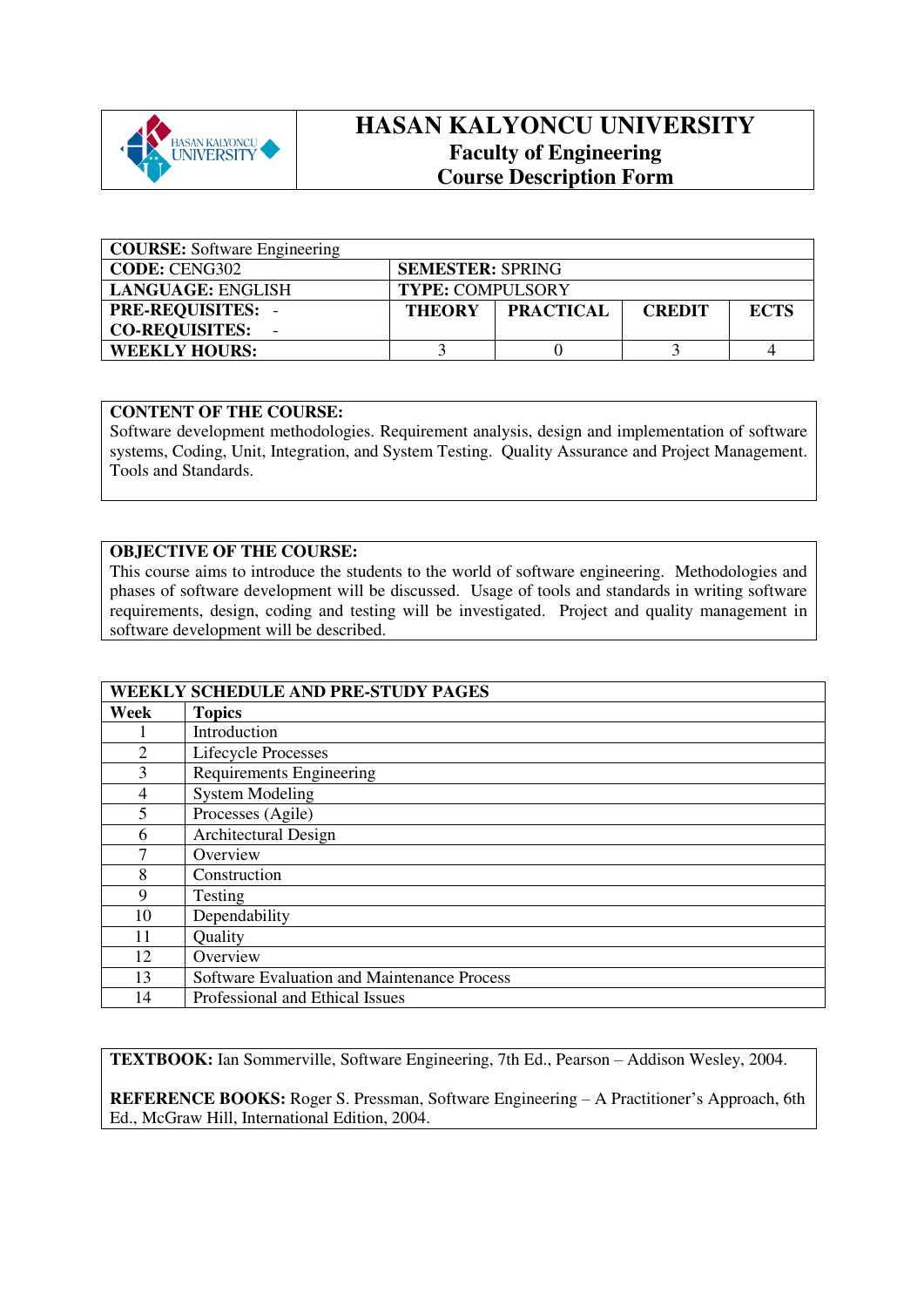| <b>EVALUATION SYSTEM:</b>    |                 |                |
|------------------------------|-----------------|----------------|
| <b>IN-TERM STUDIES</b>       | <b>QUANTITY</b> | PERCENTAGE (%) |
| Midterm Exam                 |                 | 30             |
| Homework                     | 5               | 15             |
| Laboratory works             |                 |                |
| Quiz                         |                 | 15             |
| Final Exam                   |                 | 40             |
| <b>TOTAL</b>                 | 8               | 100            |
| <b>CONTRIBUTION OF</b>       | 7               | 60             |
| <b>INTERM STUDIES TO</b>     |                 |                |
| <b>OVERALL GRADE</b>         |                 |                |
| <b>CONTRIBUTION OF FINAL</b> |                 | 40             |
| <b>EXAMINATION TO</b>        |                 |                |
| <b>OVERALL GRADE</b>         |                 |                |
| <b>TOTAL</b>                 | 8               | 100            |

| <b>COURSE CATEGORY:</b>        | PERCENTAGE (%) |
|--------------------------------|----------------|
| Mathematics and Basic Sciences |                |
| Engineering                    |                |
| <b>Engineering Design</b>      |                |
| Social Sciences                |                |

| <b>TABLE OF ECTS / WORKLOAD:</b>                           |                 |                             |                          |
|------------------------------------------------------------|-----------------|-----------------------------|--------------------------|
| <b>Activities</b>                                          | <b>QUANTITY</b> | <b>Duration</b><br>(Hour)   | <b>Total</b><br>Workload |
| <b>Course Duration</b>                                     | 13              |                             | 39                       |
| Hours for off-the-classroom study (Pre-study,<br>practice) | 14              |                             | 14                       |
| Laboratory works                                           | $\Omega$        |                             |                          |
| Mid-term                                                   |                 | $\overline{2}$              | $\overline{2}$           |
| Final examination                                          |                 | $\mathcal{D}_{\mathcal{A}}$ | $\overline{2}$           |
| Homework                                                   | 5               |                             | 20                       |
| Quiz                                                       |                 | 30                          | 30                       |
| <b>Total Work Load</b>                                     |                 |                             | 107                      |
| <b>Total Work Load / 30</b>                                |                 |                             | 3.57                     |
| <b>ECTS Credit of the Course</b>                           |                 |                             |                          |

|                 | PO <sub>1</sub> | PO <sub>2</sub> | PO <sub>3</sub> | PO <sub>4</sub> | PO <sub>5</sub> | <b>PO6</b> | PO <sub>7</sub> | PO <sub>8</sub> | PO <sub>9</sub> | <b>PO10</b> | <b>PO11</b> |
|-----------------|-----------------|-----------------|-----------------|-----------------|-----------------|------------|-----------------|-----------------|-----------------|-------------|-------------|
| LO1             |                 |                 |                 |                 |                 |            |                 |                 |                 |             |             |
| LO2             |                 | ◠               |                 | ◠               |                 |            |                 |                 |                 |             |             |
| LO <sub>3</sub> |                 |                 |                 |                 |                 |            |                 |                 |                 |             |             |
| LO4             |                 |                 |                 |                 |                 |            |                 |                 |                 |             |             |
| LO <sub>5</sub> | ◠               |                 |                 |                 |                 |            |                 |                 |                 |             |             |
| LO <sub>6</sub> | ി               |                 |                 |                 | ◠               |            |                 |                 |                 |             |             |
| LO7             |                 |                 |                 |                 |                 |            |                 |                 |                 |             |             |
| LO <sub>8</sub> | ി               |                 |                 |                 |                 |            |                 |                 |                 |             |             |
| LO <sub>9</sub> |                 |                 |                 |                 |                 |            |                 |                 |                 |             |             |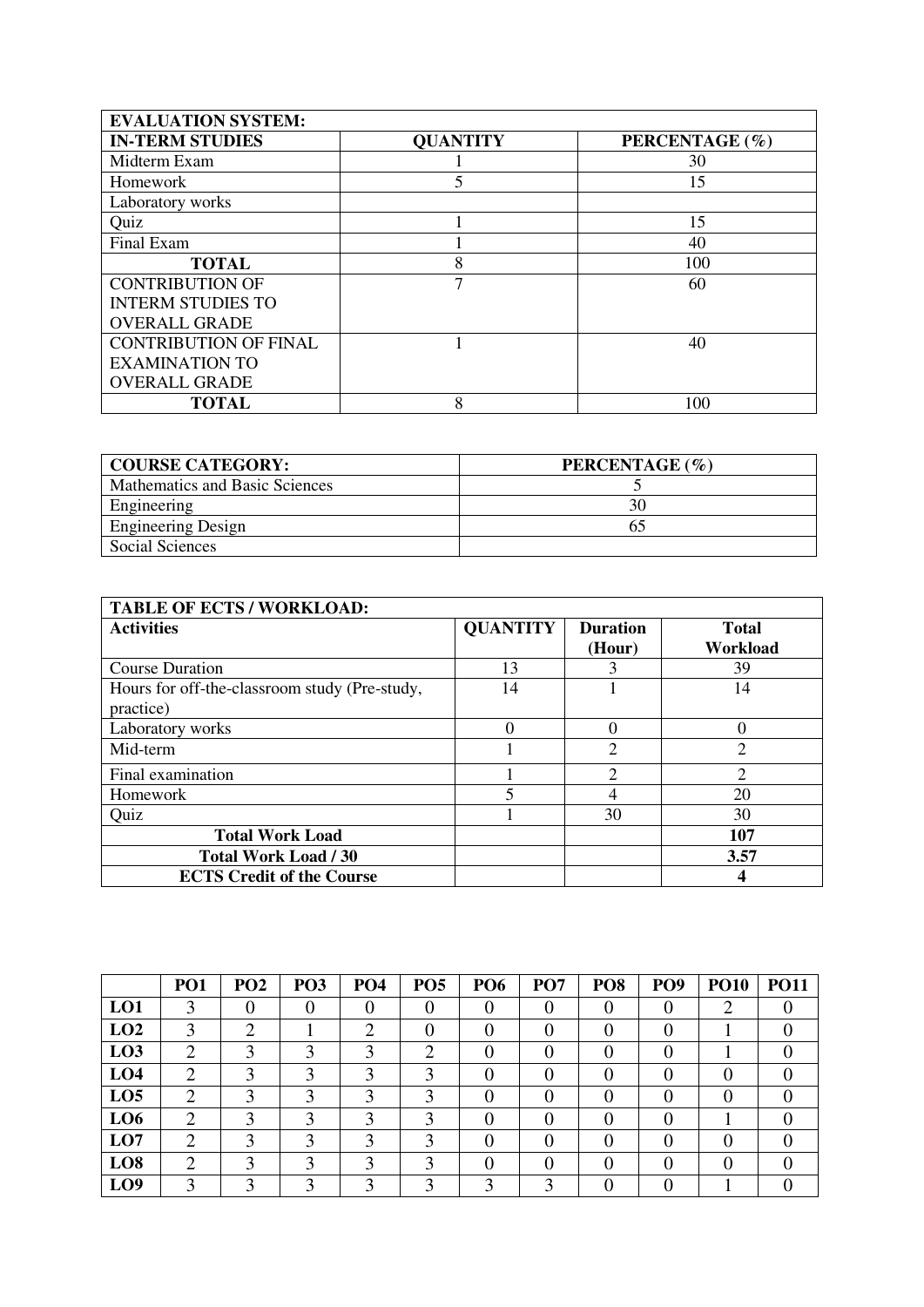| <b>LO10</b> |  |                                                |  |  |  |  |  |  |  |
|-------------|--|------------------------------------------------|--|--|--|--|--|--|--|
| <b>LO11</b> |  |                                                |  |  |  |  |  |  |  |
| LO12        |  |                                                |  |  |  |  |  |  |  |
| LO13        |  |                                                |  |  |  |  |  |  |  |
| <b>LO14</b> |  |                                                |  |  |  |  |  |  |  |
| <b>LO15</b> |  |                                                |  |  |  |  |  |  |  |
|             |  | Values: 0: None   1: Low   2: Medium   3: High |  |  |  |  |  |  |  |
|             |  | PO: Program Outcome   LO: Learning Outcome     |  |  |  |  |  |  |  |

| <b>INSTRUCTOR(S):</b>         | Prof. Dr. Veysi ISLER |
|-------------------------------|-----------------------|
| <b>FORM PREPARATION DATE:</b> | 23.05.2019            |

| <b>LEARNING OUTCOMES OF THE</b>                                                                                                              | PROGRAM OUTCOMES:                                                                                                                                                                                                                                  |
|----------------------------------------------------------------------------------------------------------------------------------------------|----------------------------------------------------------------------------------------------------------------------------------------------------------------------------------------------------------------------------------------------------|
| <b>COURSE:</b>                                                                                                                               |                                                                                                                                                                                                                                                    |
| LO1: Understand the domain and the basic<br>terminology of Software Engineering.                                                             | PO1: Adequate knowledge in mathematics,<br>science and engineering subjects pertaining to the<br>relevant discipline; ability to use theoretical and                                                                                               |
| <b>LO2:</b> Analyze widely used software process<br>models.                                                                                  | applied knowledge in these areas in complex<br>engineering problems.<br>PO2: Ability to identify, formulate, and solve                                                                                                                             |
| LO3: Compare plan-driven and agile approaches<br>to software development.                                                                    | complex engineering problems; ability to select<br>and apply proper analysis and modeling methods<br>for this purpose.                                                                                                                             |
| LO4: Distinguish user requirements and system<br>requirements.                                                                               | PO3: Ability to design a complex system,<br>process, device or product under realistic<br>constraints and conditions, in such a way as to                                                                                                          |
| LO5: Distinguish functional requirements and<br>different kinds of non-functional requirements.                                              | meet the desired result; ability to apply modern<br>design methods for this purpose.<br>PO4: Ability to devise, select, and use modern                                                                                                             |
| LO6:<br>Elaborate system<br>dependability<br>requirements, including reliability, availability,<br>safety and security.                      | techniques and tools needed for analyzing and<br>solving complex problems encountered in<br>engineering practice; ability to employ<br>information technologies effectively.                                                                       |
| LO7:<br>software<br>requirement<br>Compose a<br>specification that is verifiable, correct, consistent,<br>complete and unambiguous.          | <b>PO5:</b> Ability to design and conduct experiments,<br>gather data, analyze and interpret results for<br>investigating complex engineering problems or<br>discipline specific research questions.<br>PO6: Ability to work efficiently in intra- |
| LO8: Apply UML for modeling various aspects<br>of computer-based systems using a state-of-art<br>tool.                                       | disciplinary and multi-disciplinary teams; ability<br>to work individually.<br>PO7: Ability to communicate effectively in<br>Turkish, both orally and in writing; knowledge of                                                                     |
| LO9: To take part in all processes within a<br>software project and to present the phases and<br>solution steps encountered in these phases. | a minimum of one foreign language; ability to<br>write effective reports and comprehend written<br>reports, prepare design and production reports,<br>make effective presentations, and give and                                                   |
| <b>LO10:</b> Apply the relevant standard for software<br>requirement specification, e.g. IEEE 830.                                           | receive clear and intelligible instructions.<br>PO8: Recognition of the need for lifelong<br>learning; ability to access information, to follow                                                                                                    |
| LO11: Apply the relevant standard for software<br>design description, e.g. IEEE 1016.                                                        | developments in science and technology, and to<br>continue to educate him/herself.                                                                                                                                                                 |